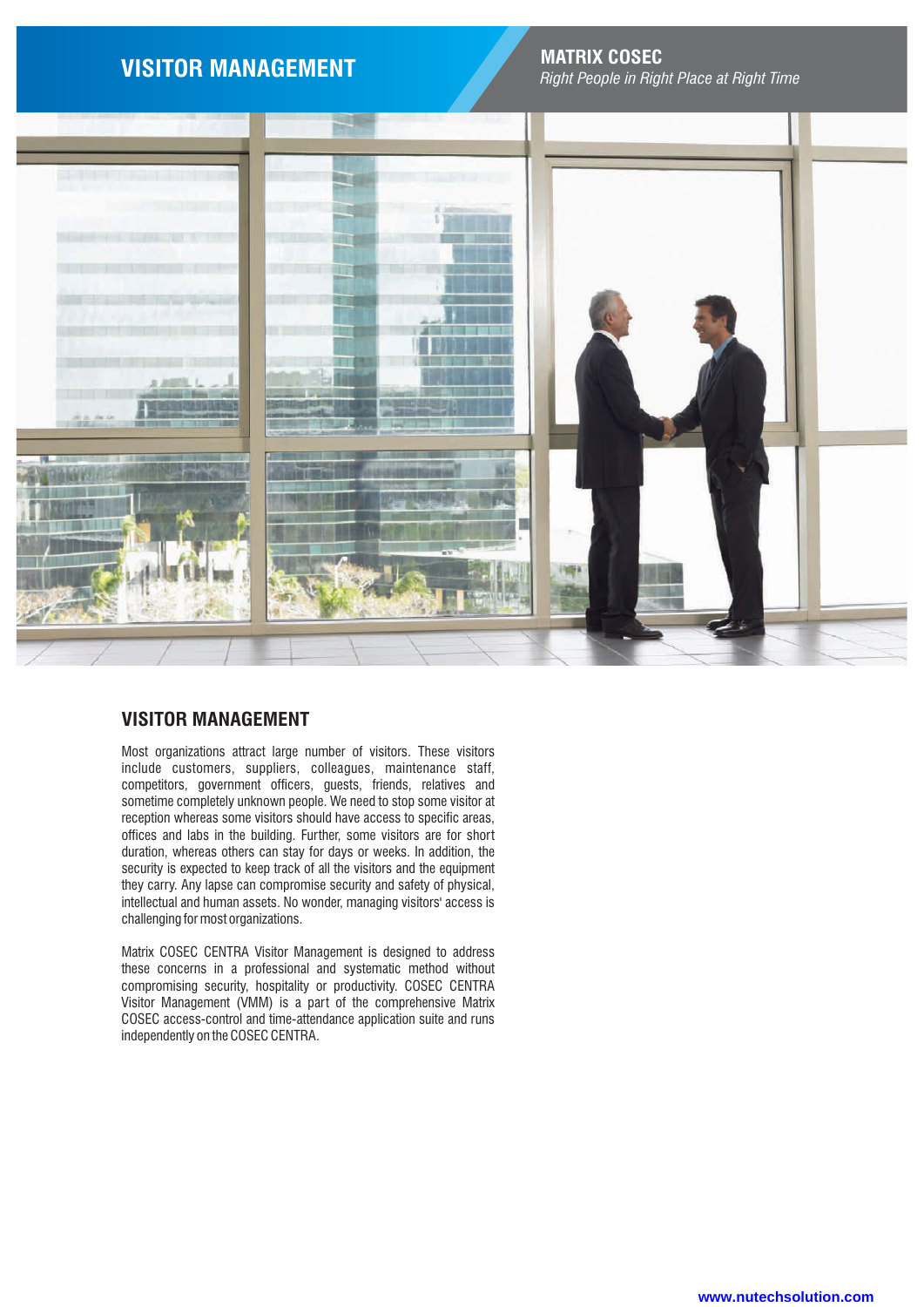

# **VISITOR MANAGEMENT PROCESS**



# **KEY FEATURES**

## **Visitor Pre-Registration**

A host can pre-register his visitor online to save hassle and time during the visit. COSEC offers a pre-registration page on the ESS where the host can enter visitor details, including name, organization, date, time, purpose, etc. Security would know all the pre-registered visitors for the day and keep visitor passes ready saving precious time for everyone.

## **East-to-Use**

Most organizations use security staff to manage visitors. Security staff change frequently and are not very computer savvy leading to training issues. COSEC Visitor Management is a desktop application with very user friendly GUI helping security person to learn and operate quickly.

## **Visitor Access**

COSEC CENTRA Visitor Management allows enrolling visitor's fingerprint or RF card to permit access to only selected areas where the visitor is scheduled to go. This prevents protection of valuable assets from snooping and prying eyes and ears.

# **Visitor Escort**

Escorts are necessary for many high-security organizations like science and research laboratories, defense, intelligence and detective agencies, government offices, banks, finance and consultancy firms. COSEC CENTRA VMM offers option to select an escort for every visitor to accompany the visitor to his meeting place. In such cases, visitor is required to show his credential followed by user's credential in a specified time period to allow entry.

# **Notifications**

When a host pre-registers a visitor, Matrix COSEC can send an SMS or email notification to the visitor with necessary details. This ensures quick check-in process when he arrives at the security gate. COSEC also sends a notification to the host when the visitor checksin to the premises prompting him to prepare for the visit saving precious time for everyone.

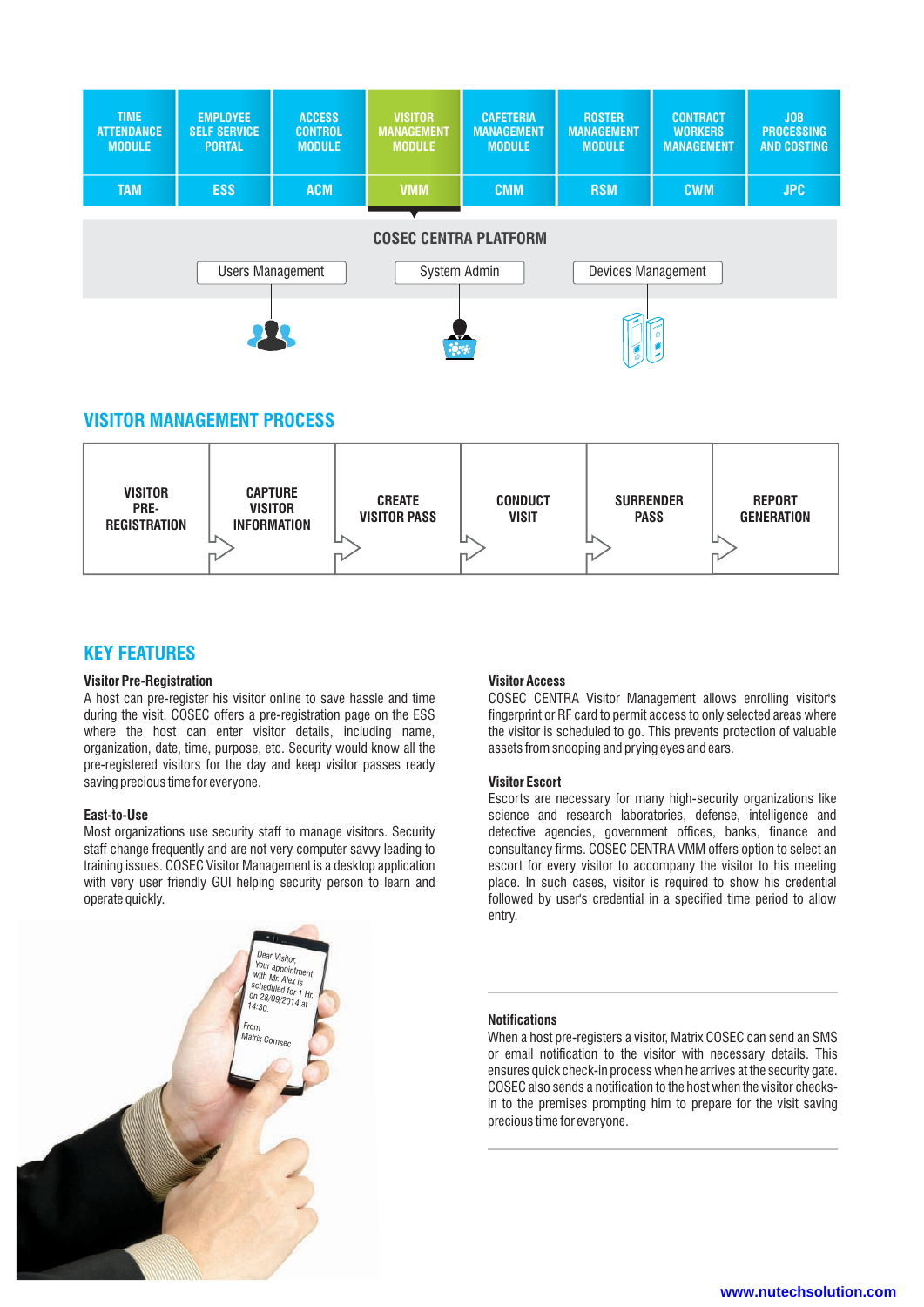# **COSEC VISITOR MANAGEMENT BENEFITS**

| <b>FUNCTION</b>                            | <b>BENEFITS</b>                                          |
|--------------------------------------------|----------------------------------------------------------|
| Visitors Pre-Registration                  | Advance Planning and Better Control                      |
| <b>Access Control for Visitors</b>         | Protects Valuable Assets from Theft, Spying and Snooping |
| <b>Fast Visitor Check-in Process</b>       | <b>Productivity and Image Booster</b>                    |
| <b>Visitor Records</b>                     | Incident Tracking, Analysis and Decision Making          |
| Paper-less Visitor Management              | Reduces Cost and Improves Productivity                   |
| <b>Retrieve Frequent Visitors' Details</b> | Productivity and Image Booster                           |
| <b>Notifications</b>                       | <b>Better Preparedness and Productivity</b>              |



## **Visitor Dashboard**

COSEC CENTRA VMM offers security person live dashboard giving him a quick overview of all the visitors in a graphical format. It gives live data of visitors who are inside the premises, status of visitor passes, pre-registered visitors, new visitors, etc. For more detailed information, the security person can drill down by clicking on any item on his dashboard.

### **Frequent Visitors**

Some regular visitors such as couriers, suppliers, customers and maintenance staff visit the organization regularly. COSEC VMM keeps records of all the visitors and allows security person to pull up visitor information from the past records and eliminate the need for data re-entry to prepare visitor pass quickly. This boosts security person's productivity.

## **Visitor Pass Creation**

COSEC CENTRA Visitor Management offers options to create either an e-pass with access rights or a paper pass for a visitor. Security person can create customized visitor pass with visitor name, photograph, organization name, contact details and escort name. Visitor Management also maintain records of all the materials visitor is carrying and his ID-proof for security purpose.